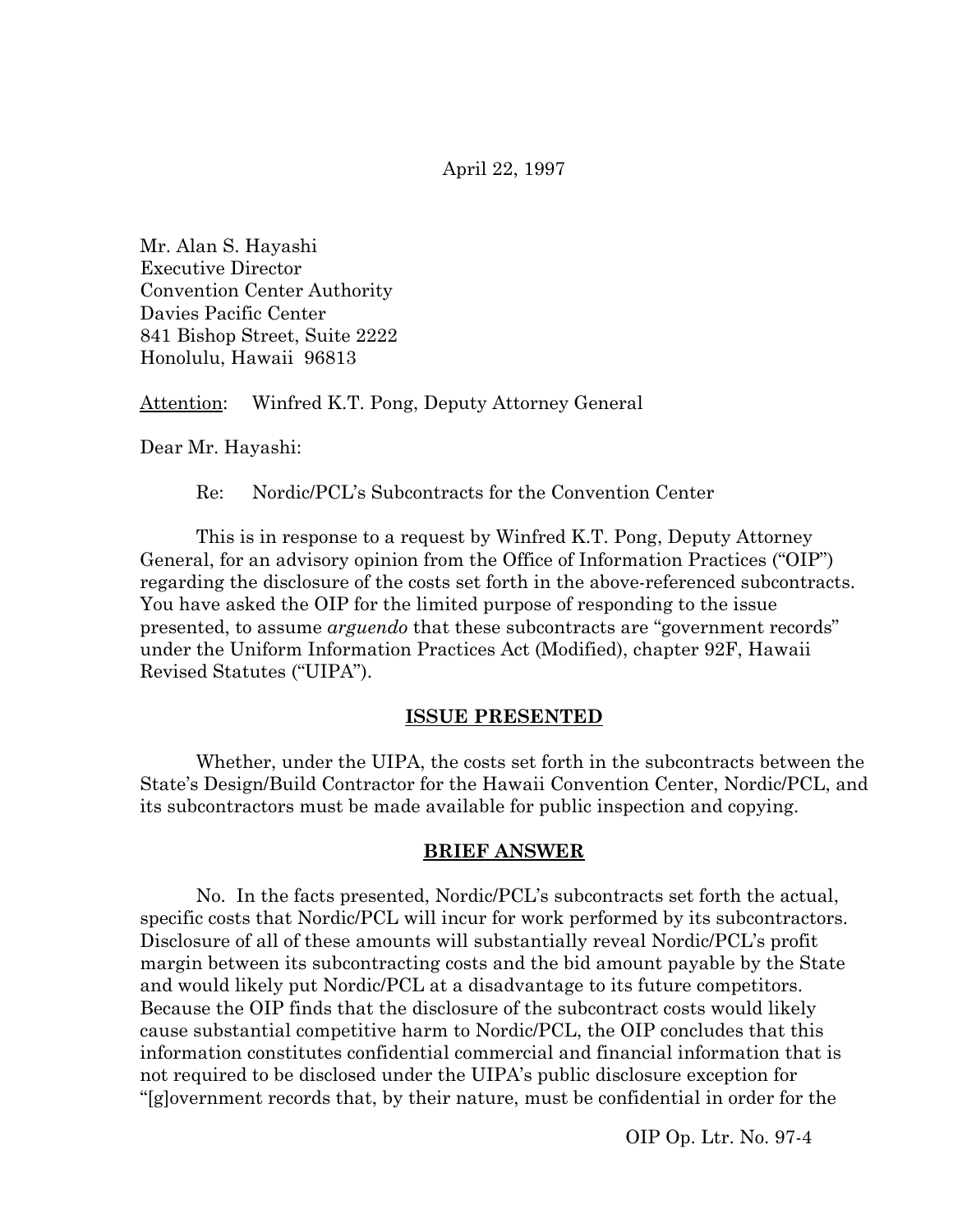government to avoid the frustration of a legitimate government function." Haw. Rev. Stat. § 92F-13(3) (1993).

### **FACTS**

In 1994, the Convention Center Authority ("CCA") selected the design/build proposal of Nordic /PCL and entered into a contract with Nordic/PCL for the construction of the Convention Center. In accordance with the CCA's Request for Proposals to Design/Build a Convention Center Facility in Honolulu, Oahu, Hawaii, dated March 4, 1994 ("RFP"), Nordic/PCL, as the Convention Center's design/build contractor, is solely responsible for management, design and construction of the Convention Center, including the hiring and supervision of all subcontractors. See "Going up, paying out—Convention Center a godsend for contractors," The Honolulu Advertiser C-2 (March 11, 1996).

In October, 1996, The Honolulu Advertiser requested the CCA to disclose the names of all contractors and subcontractors hired to build the Hawaii Convention Center, including the contract value and services provided. The CCA provided a list of Convention Center subcontractors but did not disclose the costs set forth in the subcontracts. In April, 1997, The Honolulu Advertiser filed a civil action against the CCA to require the disclosure of this information. On behalf of the CCA, Deputy Attorney General Winfred Pong requested this advisory opinion from the OIP. The subcontracts were not provided to the OIP for its review. As noted in the opinion request, Nordic/PCL asserts that the subcontract costs are confidential commercial and business information and, therefore, are not disclosable.

#### **DISCUSSION**

### **I. INTRODUCTION**

The UIPA sets forth "affirmative agency disclosure responsibilities" as follows:

> **§92F-11 Affirmative agency disclosure responsibilities.** (a) All government records are open to public inspection unless access is restricted or closed by law.

(b) Except as provided in section 92F-13, each agency upon request by any person shall make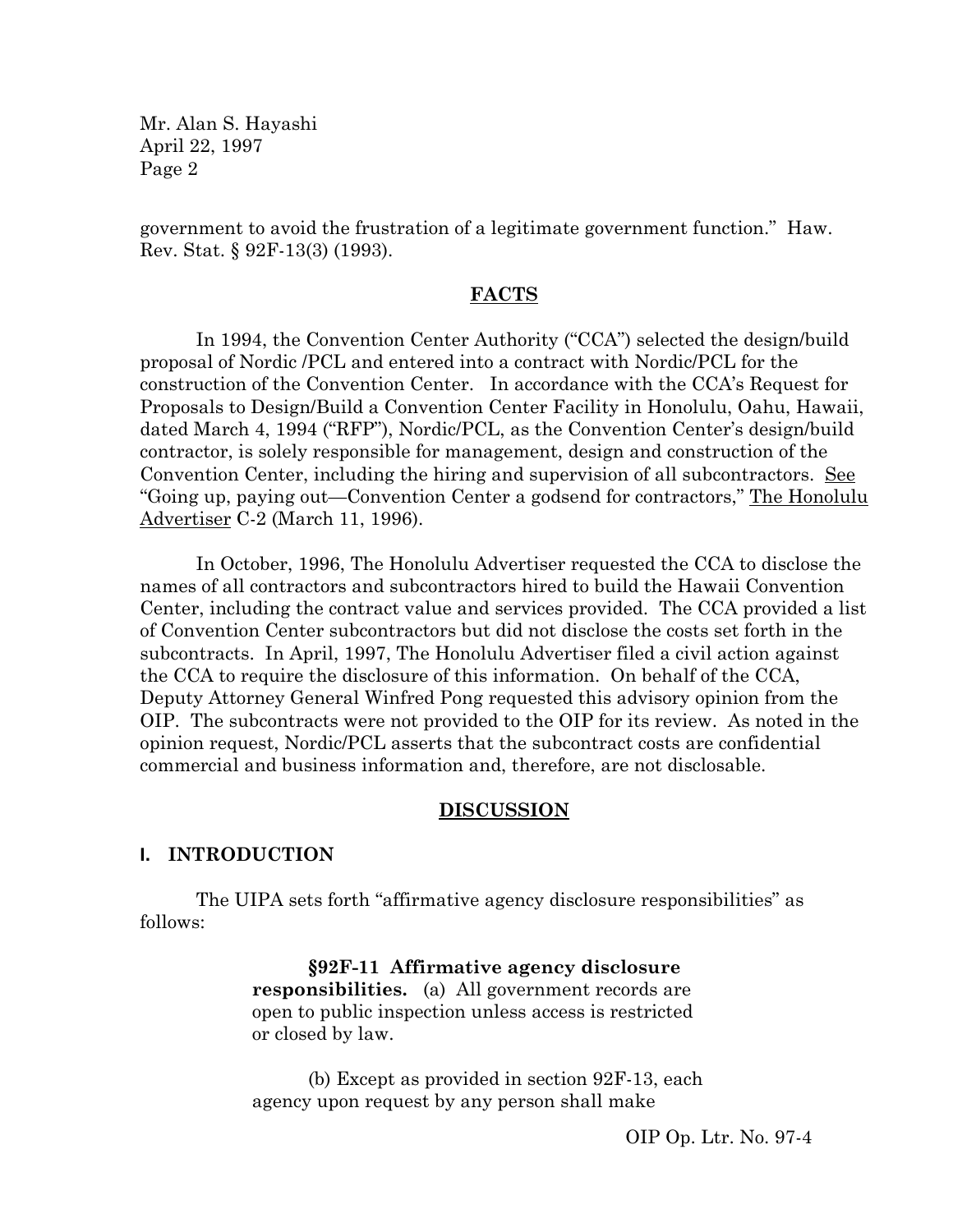> government records available for inspection and copying during regular business hours. . . .

Haw. Rev. Stat. § 92F-11(a), (b) (1993); <u>see Kaapu v. Aloha Tower Development</u> Corporation, 74 Haw. 365, 386 (1993).

The OIP was not asked to address the issue of whether the subcontracts are "government records" under the UIPA. For the limited purpose of providing this advisory opinion, however, the OIP will assume *arguendo* that the subcontracts, including the costs set forth therein, are "government records." Hence, the OIP's opinion will be limited to determining whether the costs set forth in the subcontracts fall within any of the UIPA's exceptions to the affirmative agency disclosure responsibilities.<sup>[1](#page-2-0)</sup>

Section 92F-13, Hawaii Revised Statutes, sets forth the UIPA's exceptions to required disclosure. For reasons described below, the OIP finds that the following UIPA exception is relevant to the facts which you have presented for review.

> **§92F-13 Government records; exceptions to general rule.** This part shall not require disclosure of:

> > (3) Government records that, by their nature, must be confidential in order for the government to avoid the frustration of a legitimate government function; . . . .

Haw. Rev. Stat. § 92F-13(3) (1993); see Kaapu, 74 Haw. at 386.

. . . .

 $\overline{a}$ 

<span id="page-2-0"></span><sup>1</sup>It may be argued that Nordic/PCL's subcontracts follow, although indirectly, from the State's purchase of Nordic/PCL's services to design and build the Convention Center. Thus, the subcontracts may arguably constitute "[g]overnment purchasing information", of which the UIPA expressly requires public disclosure "except to the extent prohibited by section 92F-13." Haw. Rev. Stat.  $\S 92F-12(a)(3)$  (Supp. 1996) (emphasis added). Thus, whether or not the subcontracts are considered to be "government purchasing information" will not affect the OIP's conclusion concerning disclosure as the OIP must, in either case, still examine whether any of the UIPA exceptions to required disclosure in section 92F-13, Hawaii Revised Statutes, apply. See, e.g., OIP Op. Ltr. No. 94-18 at 13 (Sept. 20, 1994).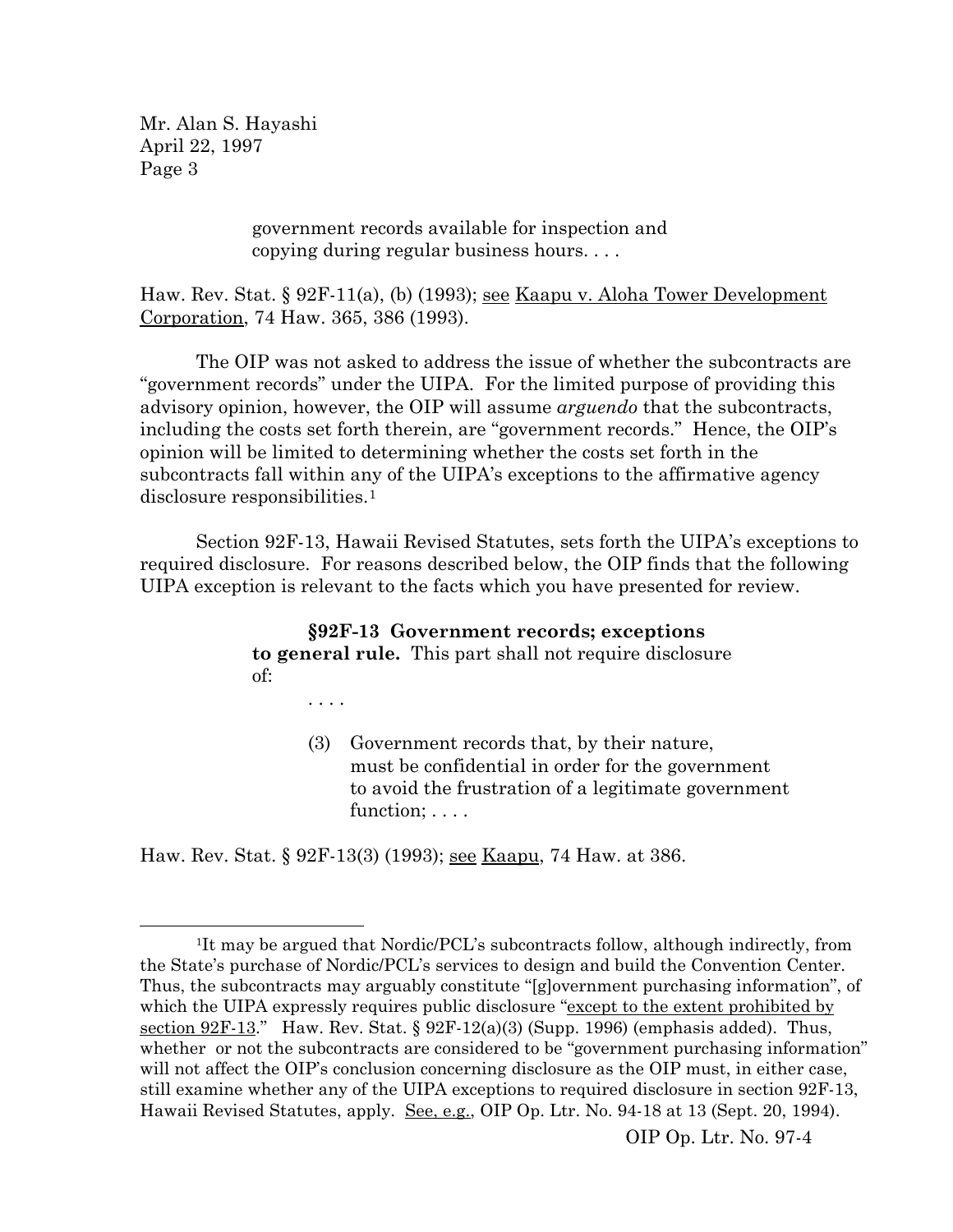The Senate Government Operations Committee of the 1988 Hawaii Legislature provided some guidance in the interpretation of this UIPA exception and declared the following legislative intent:

> A new [s]ection . . . is added to create four categorical exceptions to the general rule [of public access]. Rather than list specific records in the statute, at the risk of being over- or under-inclusive, your Committee prefers to categorize and rely on the developing common law. The common law is ideally suited to the task of balancing competing interest[s] in the gray areas and unanticipated cases, under the guidance of the legislative policy. *To assist the Judiciary in understanding the legislative intent, the following examples are provided.* [Emphasis added.]

- . . . .
- *(b) Frustration of legitimate government function.* The following are *examples of records which need not be disclosed, if disclosure would frustrate a legitimate government function.* [Emphasis added.]
- . . . .
- (3) Information which, if disclosed, would raise the cost of government procurements or give a manifestly unfair advantage to any person proposing to enter into a contract or agreement with an agency . . . ;
- . . . .
- (6) Proprietary information, such as research methods, records and data, computer programs and software and other types of information owned by an agency or entrusted to it;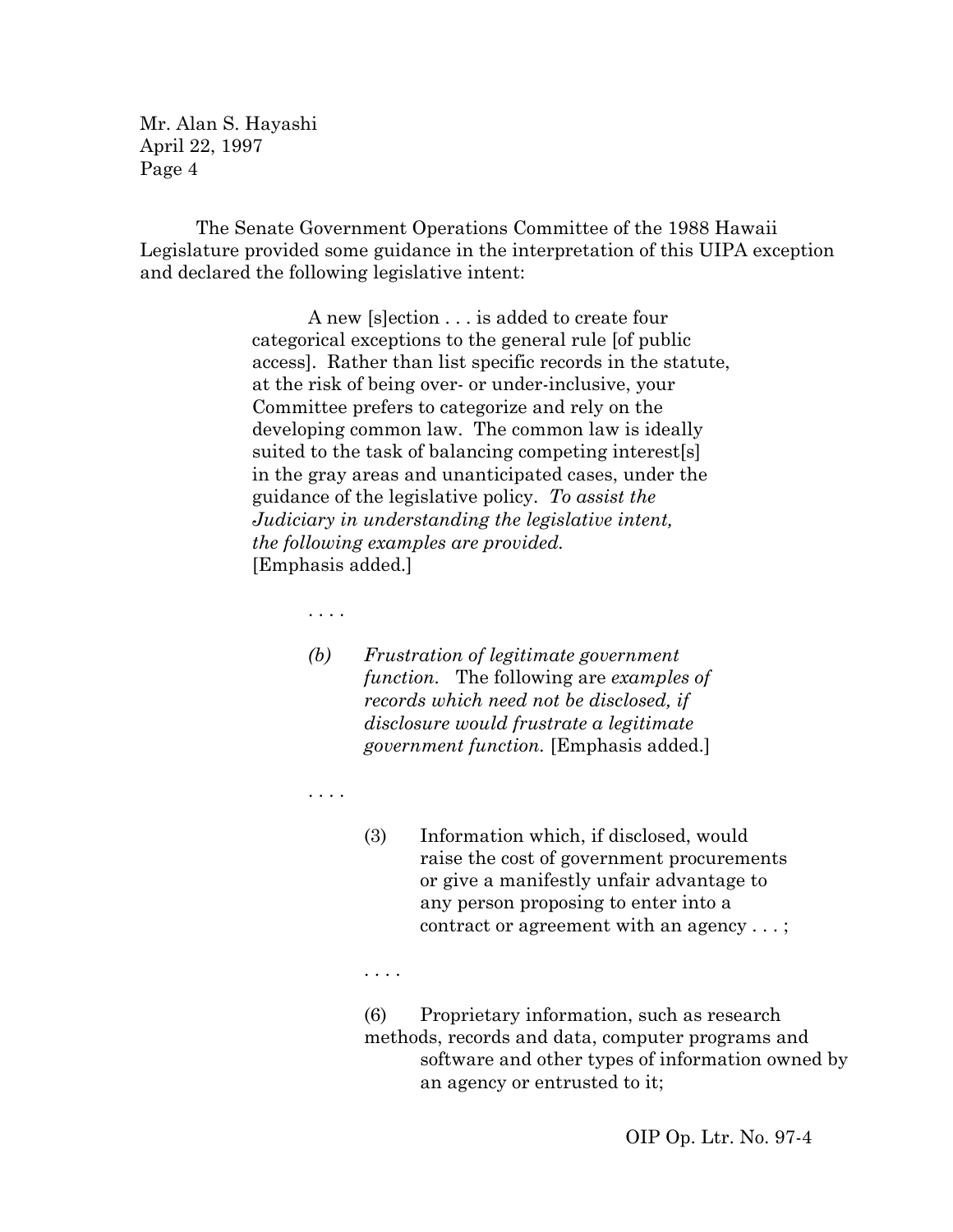> (7) Trade secrets or confidential commercial and financial information . . . .

Kaapu, 74 Haw. at 388-89, citing S. Stand. Comm. Rep. No. 2580, 14th Leg., 1988 Reg. Sess., Haw. S.J. 1093-5 (1988) (emphasis set forth in italics in original, emphasis set forth with underscoring is added). As the request for an OIP opinion notes, Nordic/PCL asserts that the costs set forth in its subcontracts constitute confidential commercial and business information. Consequently, the OIP must analyze whether these costs constitute confidential commercial and financial information that is protected under the UIPA's "frustration of a legitimate government function" exception.

### **II. CONFIDENTIAL COMMERCIAL AND BUSINESS INFORMATION**

In OIP Opinion Letter No. 89-5 (Nov. 20, 1989), the OIP analyzed the meaning of the term "confidential commercial and financial information," which is one of the examples of information that may be protected from public disclosure under the UIPA's "frustration of a legitimate government function" exception. See S. Stand. Comm. Rep. No. 2580, 14th Leg., 1988 Reg. Sess., Haw. S.J. 1093-5 (1988). As to whether commercial or financial information is "confidential," the OIP has referred to federal case law which applied an exemption from disclosure for "commercial or financial information obtained from a person and privileged or confidential" under the federal Freedom of Information Act ("FOIA"), 5 U.S.C.  $\S 552(b)(4)$ . Id. ("[t]he common law is ideally suited to the task of balancing competing interest[s] in the gray areas and unanticipated cases, under the guidance of the legislative policy"); <u>see, e.g.</u>, OIP Op. Ltr. No.  $90-3$  (Jan. 18, 1990); OIP Op. Ltr. No. 91-14 (August 28, 1991); OIP Op. Ltr. No. 94-17 (Sept. 12, 1994).

As discussed in past OIP opinions, the federal courts have found that commercial and financial information is "confidential" if its disclosure would likely: (1) impair the government's ability to obtain necessary information in the future; or (2) cause substantial harm to the competitive position of the person from whom the information was obtained. National Parks & Conservation Ass'n v. Morton, 498 F.2d 765 (D.C. Cir. 1974).

The State's ability to obtain subcontract information is governed by the terms of the contract between the State and its general contractor. As the OIP has been asked to assume *arguendo* that the subcontracts are government records (and therefore are documents subject to the UIPA), the issue of whether the State can obtain this information from contractors in the future is not relevant to this

OIP Op. Ltr. No. 97-4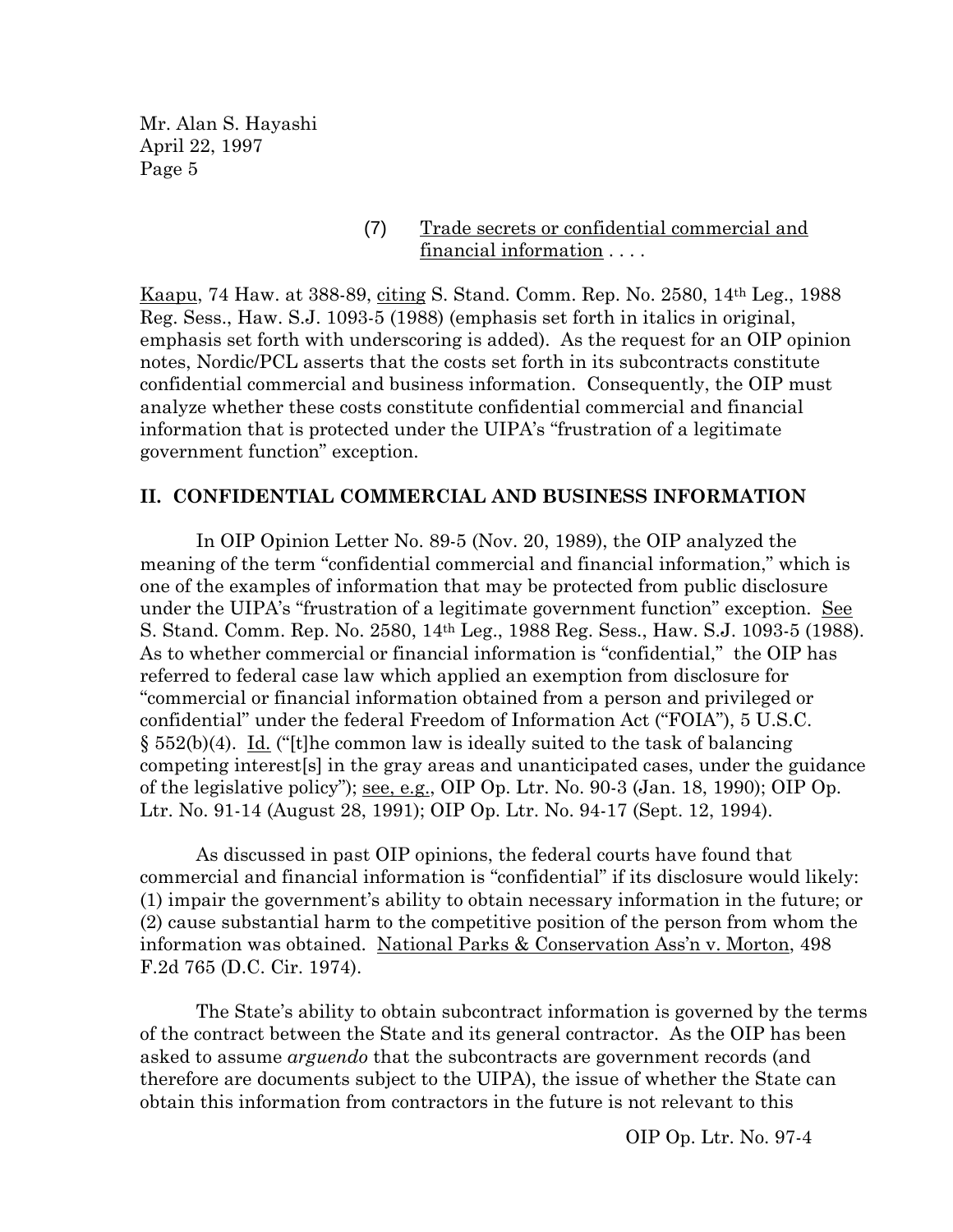analysis because the terms of the contract would govern. However, in light of relevant federal case law, the OIP believes that disclosing the subcontract costs would likely cause substantial competitive harm to Nordic/PCL and, in turn, frustrate the State's procurement functions.

Specifically, federal courts have consistently held that information revealing a contractor's actual costs or pricing mechanism is exempt from disclosure under FOIA as "commercial or financial information obtained from a person and privileged or confidential." Thus, the federal courts have affirmed that agencies may withhold from disclosure of "actual costs for units produced," "actual scrap rates," "break-even point calculations," and "actual cost data." Gulf & Western Industries, Inc. v. United States, 615 F.2d 527 (D.C. Cir. 1979); see also Braintree Electric Light Dep't v. Dep't of Energy, 494 F. Supp. 287 (D.D.C. 1980) (costs of goods sold and purchase agreements of fuel wholesaler); SMS Data Products Group, Inc. v. United States Dep't of the Air Force, WL 201031 (D.D.C. 1989) (Air Force contractor's pricing strategies); see generally National Parks & Conservation Ass'n v. Kleppe, 547 F.2d 672 (D.C. Cir. 1976) (detailed financial information about park concessionaires protected under FOIA exemption).

The federal courts have found that the disclosure of such costs or pricing information would allow a contractor's competitors to estimate, and undercut, the contractor's bids, and that the likely harm to the contractor's competitive standing would be substantial. Gulf & Western Industries, Inc., 615 F.2d at 530; see also Braintree Electric Light Dep't, 494 F. Supp at 290; SMS Data Products Group, 1989 WL 201031 at 4 ("information about a competitor's pricing strategy would be invaluable in preparing a [competitor] company's own bid"). By comparison, the Ninth Circuit United States Court of Appeals found no substantial harm would occur by the disclosure of data that is limited to the percentage and total dollar amount of work that a government contractor subcontracts to small disadvantaged businesses in compliance with federal Small Business Act requirements. The court held:

> Here, by contrast, data on the percentage and dollar amount of work subcontracted out to SBD's on each defense contract tells competitors nothing of, *inter alia*, the object of the contract or subcontracts, the unit prices charged by the subcontractors, and the profit or productivity rates of either the contractor or subcontractors. The data at issue therefore would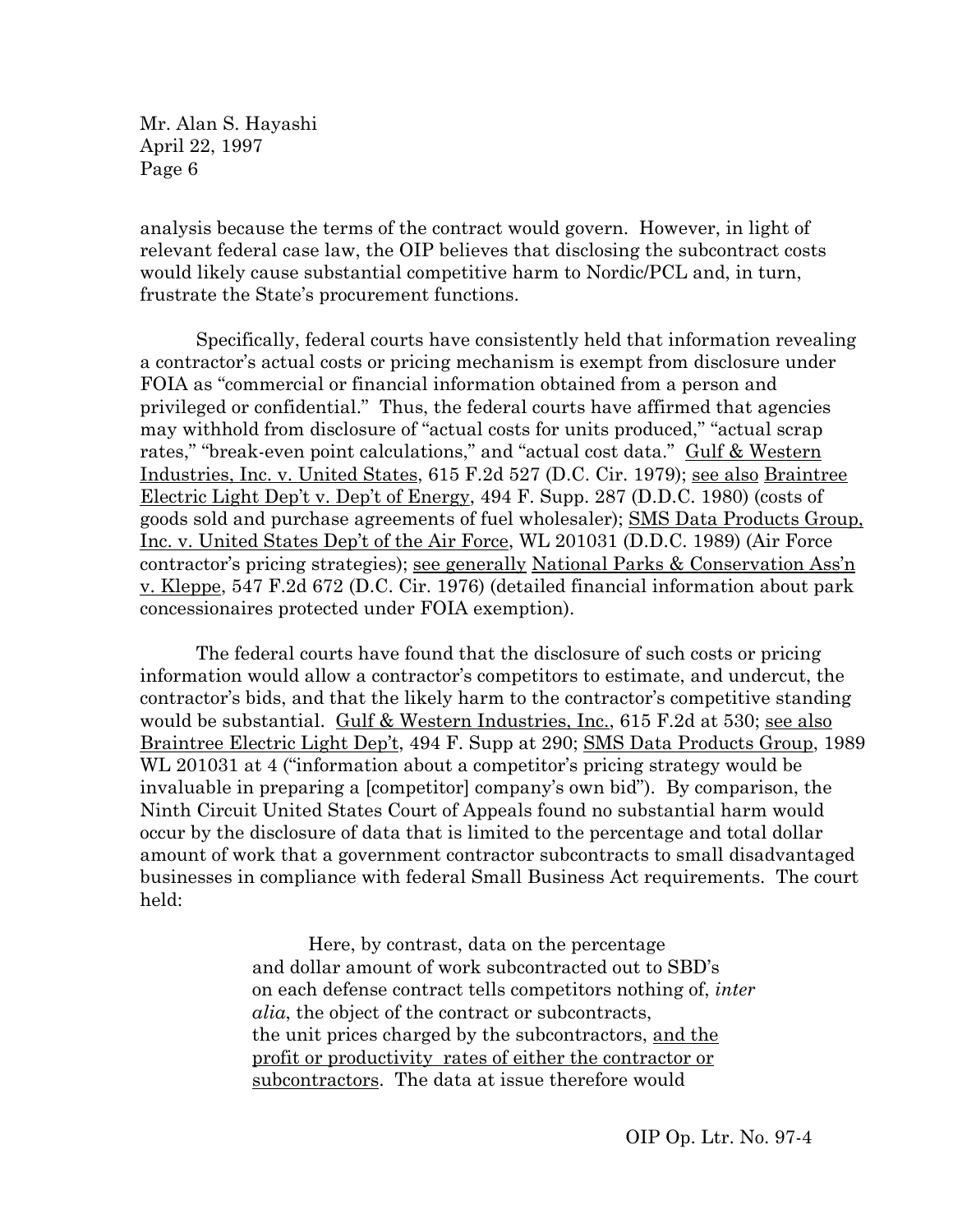> provide little if any help to competitors attempting to estimate and undercut the contractors' bids.

GC Micro Corporation v. Defense Logistics Agency, 33 F.3d 1109, 1115 (9th Cir. 1994) (emphasis added).

The OIP has been advised that Nordic/PCL's subcontracts set forth the actual, specific costs to Nordic/PCL for work performed by its subcontractors. Disclosure of these amounts will substantially reveal Nordic/PCL's profit margin between its subcontracting costs and its bid amount payable by the State. Thus, the OIP believes that Nordic/PCL's subcontract costs must be characterized as confidential commercial and financial information under the same analysis used by the federal courts for the contractor's cost and pricing information in the FOIA cases.

In assessing whether the disclosure of subcontract costs would frustrate a legitimate government function, we look at the Hawaii Supreme Court's analysis of this UIPA exception in Kaapu, 74 Haw. 365 (1993). In Kaapu, the Hawaii Supreme Court recognized the risk to government's ability to negotiate in the procurement process when it found that disclosure of development proposals before final negotiation of a lease would frustrate a legitimate government function. The court stated:

> Public disclosure of development proposals involving proprietary and other confidential information, such as trade secrets and confidential commercial and financial data—prior to final negotiation of a long-term lease could foreseeably give an unfair competitive advantage to other developers in the event negotiations were to break down. Concern over this risk could cause developers to offer up deliberately vague plans or decline to submit development proposals altogether. The likely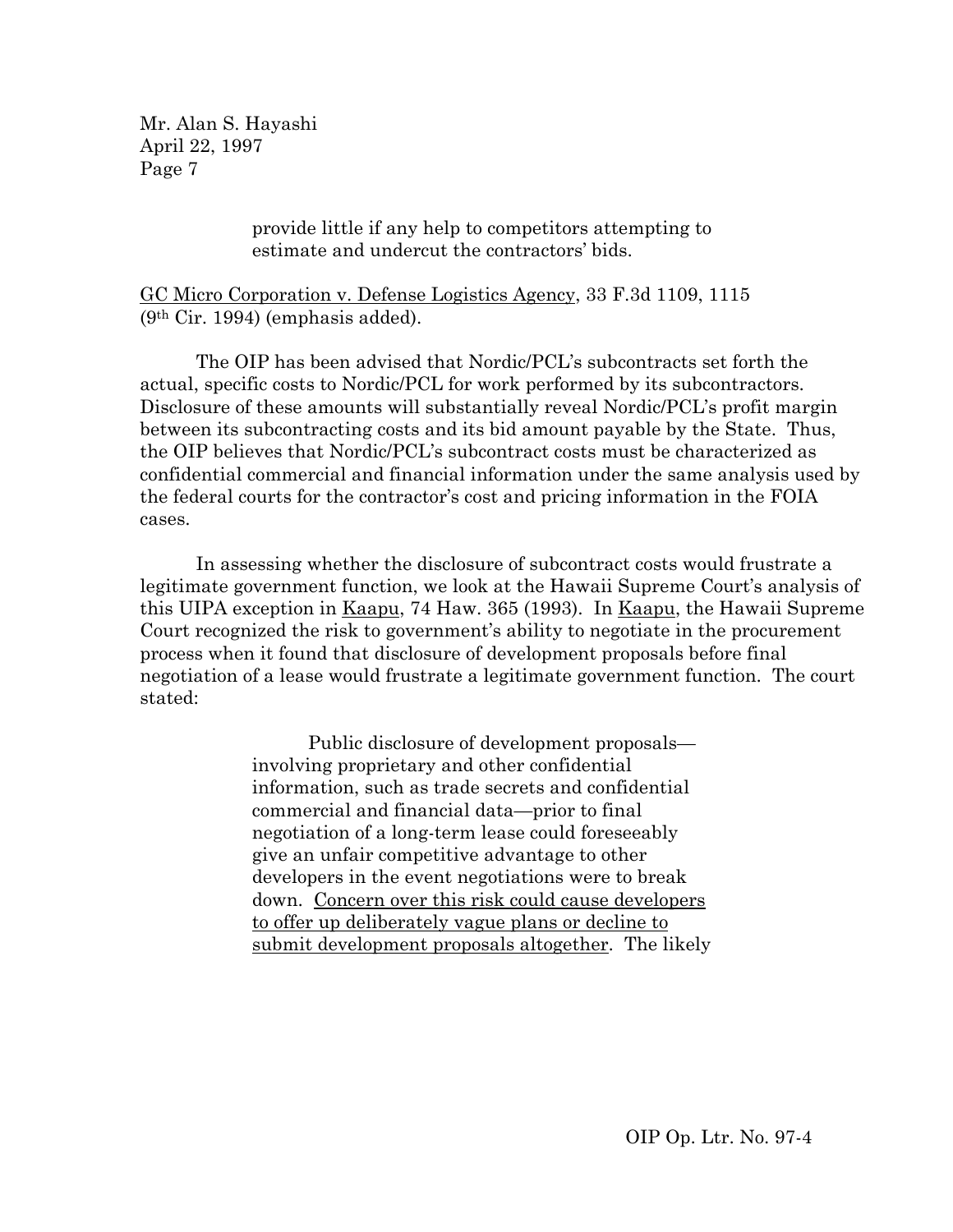> result would be fewer submissions and an increase in the cost of government procurements.

Kaapu, 74 Haw. at 389.

Notably, the record at issue in Kaapu was the development proposal submitted to the State, which directly relates to the contract between the State and the chosen contractor and would ultimately be made public—the only question in Kaapu was when disclosure of the proposal would be required. In contrast, in the facts presented to the OIP, Nordic/PCL's subcontract costs are not directly connected to the State's contract with Nordic/PCL because the State's contract is for one lump sum payment to Nordic/PCL irrespective of Nordic/PCL's subcontract costs. However, Kaapu is instructive in our analysis of how the State's procurement functions may be frustrated by the disclosure of information.

Notably, Nordic/PCL's subcontract costs are distinguishable from unit price information in a lump sum bid to the State that the OIP found to be public information under the UIPA. See OIP Op. Ltr. No. 90-15 (April 9, 1990). Component unit prices in a lump sum bid, for which a government contract is awarded, set forth the corresponding amounts of compensation to be paid by government for particular tasks to be performed by the selected bidder. See id., citing Acumenics Research & Technology, Inc. v. Dep't of Justice, 843 F.2d 800, 808 (4th Cir. 1988). Disclosing component unit prices in a contract award would not directly reveal confidential proprietary information, such as a company's overhead, profit rates, or multiplier. OIP Op. Ltr. No. 90-15 (April 9. 1990). In the facts presented, the State pays one lump sum to Nordic/PCL for a finished product–a convention center. See "Going up, paying out–Convention Center a godsend for contractors," The Honolulu Advertiser C-1 (March 11, 1996). In contrast to the lump sum paid to Nordic/PCL by the State under their contract, the subcontract costs paid by Nordic/PCL to its subcontractors (1) are not directly related to the contract award, but (2) does reveal information about Nordic/PCL's actual costs and profit margin.

The OIP believes that the routine disclosure of the subcontract costs would automatically expose to competitors a State contractor's amounts of cost and profit. The OIP finds that, if subcontract costs were routinely disclosed in cases such as this one, bidders' concerns over the disclosure of profits and the risk of substantive competitive harm as a result of that disclosure are likely to impair the State's ability to favorably negotiate contracts in the procurement process. For example,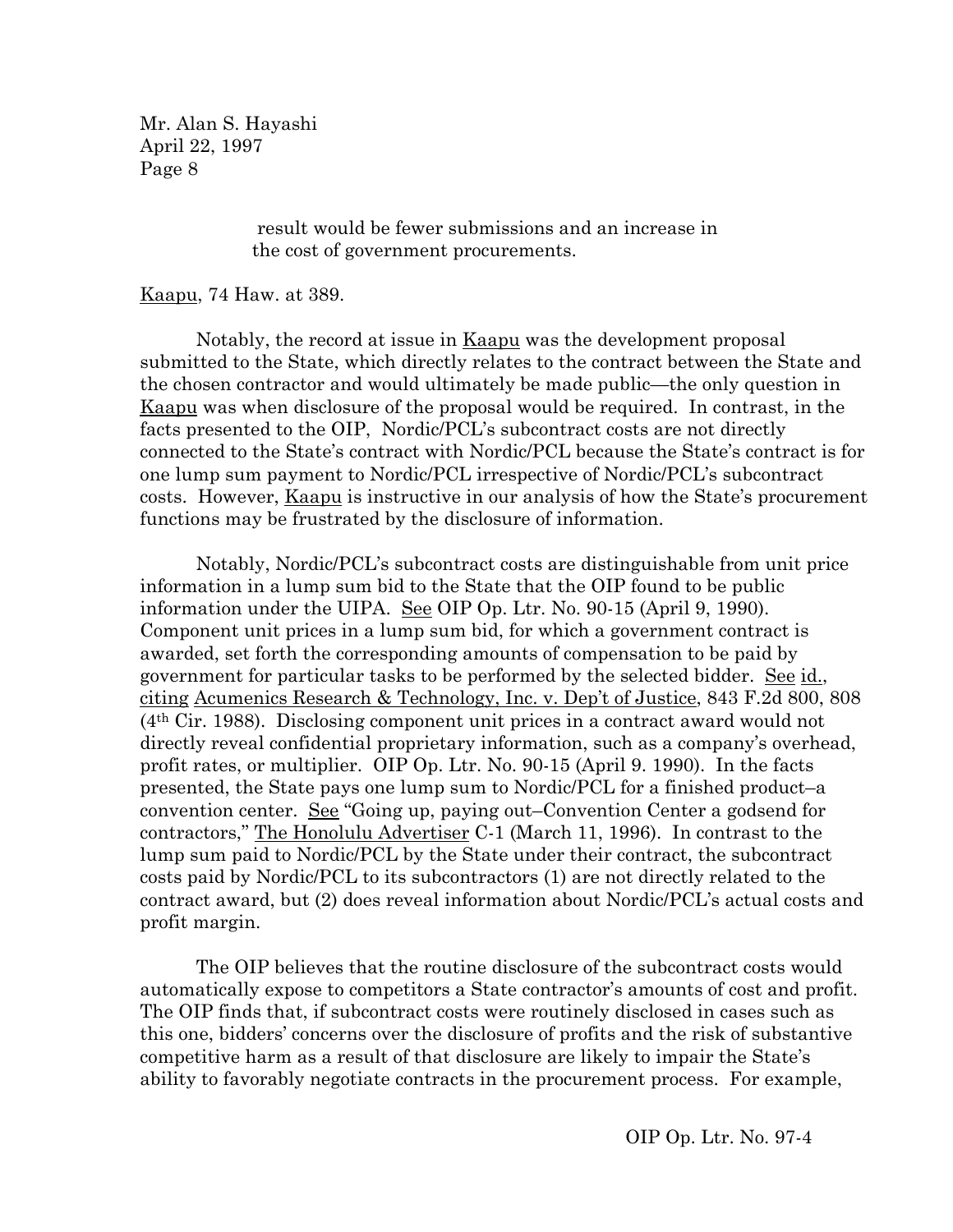the number of bids submitted to the State may be reduced, or bidders may provide vague or inflated cost estimates in their proposals. See, e.g., Kaapu, at 74 Haw. at 389.

Thus, in our opinion, disclosure of subcontract costs would frustrate the State's procurement functions. Consequently, the OIP concludes that, under the facts presented here, the subcontract costs are "confidential commercial or financial information" that are not required to be disclosed under the UIPA's "frustration of a legitimate government function" exception.

# **III. TRADE SECRETS**

Under the UIPA's "frustration of a legitimate government function" exception, agencies are not required to disclose information that is a "trade secret." See S. Stand. Comm. Rep. No. 2580, 14th Leg., 1988 Reg. Sess., Haw. S.J. 1093, 1095 (1988). Under the Uniform Trade Secrets Act, the term "trade secret" is defined as follows:

> "Trade secret" means information, including a formula, pattern, compilation, program device, method, technique, or process that :

(1) Derives independent economic value, actual or potential, from not being generally known to, and not being readily ascertainable by proper means by, other persons who can obtain economic value from its disclosure or use; and

(2) Is the subject of efforts that are reasonable under the circumstances to maintain its secrecy.

## Haw. Rev. Stat. § 482B-2 (1993).

In order for information to constitute a "trade secret," it must be shown that the holder of this information made "efforts that are reasonable under the circumstances to maintain its secrecy." The OIP has not been presented with factual evidence concerning Nordic/PCL's efforts to maintain the secrecy of its subcontract costs. Consequently, until the OIP is provided with a statement of facts to facilitate its analysis, the OIP will not address the issue of whether this